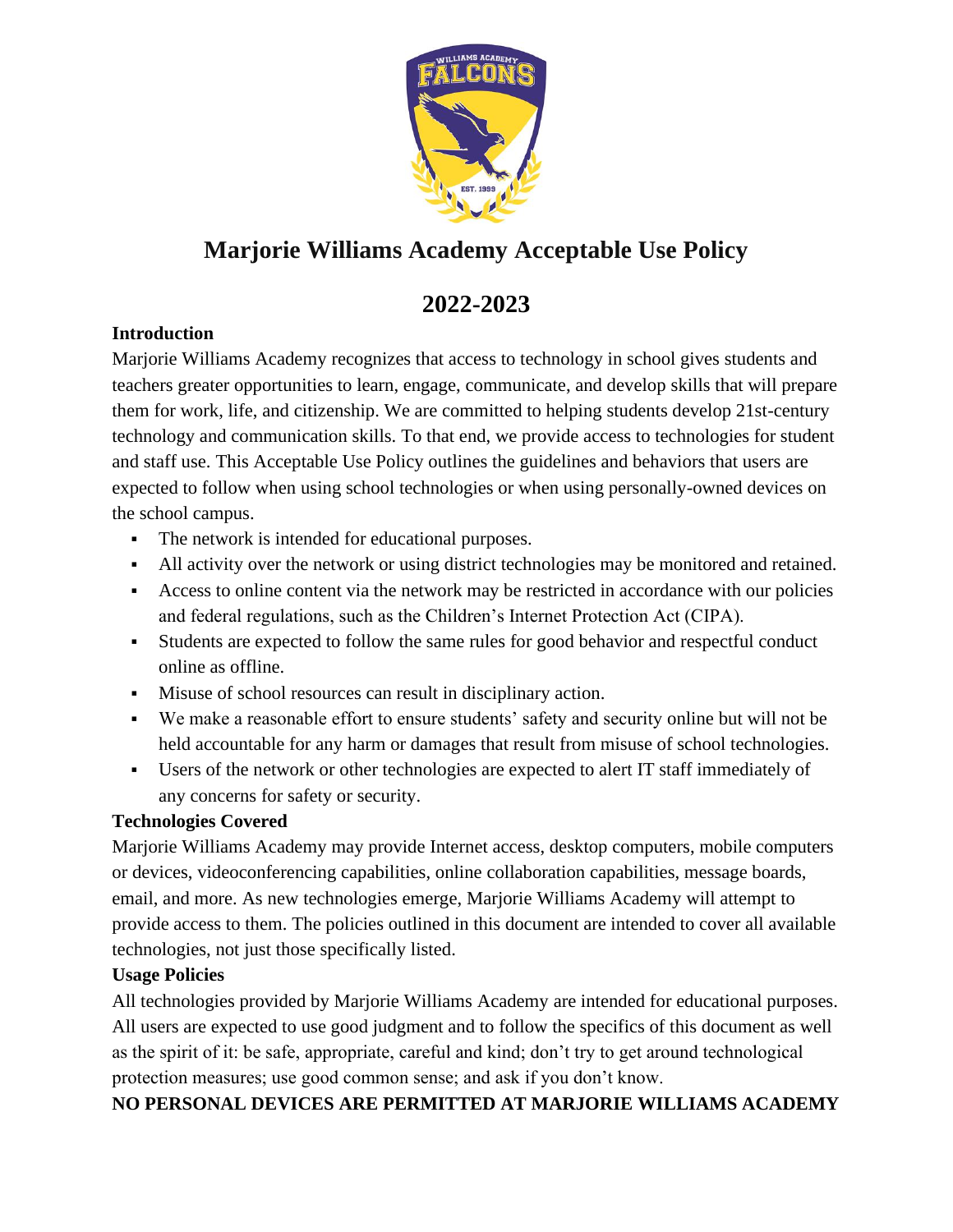#### **Web Access**

Marjorie Williams Academy provides its users with access to the Internet, including web sites, resources, content, and online tools. That access will be restricted in compliance with CIPA regulations and school policies. Web browsing may be monitored, and web activity records may be retained indefinitely. Users are expected to respect that the web filter is a safety precaution and should not try to circumvent it when browsing the Web. If a site is blocked and a user believes it shouldn't be, the user should follow protocol to alert an IT staff member or submit the site for review.

### **Email**

Marjorie Williams Academy may provide users with email accounts for the purpose of schoolrelated communication. Availability and use may be restricted based on school policies. If users are provided with email accounts, they should be used with care. Users should not send personal information; should not attempt to open files or follow links from unknown or untrusted origin; should use appropriate language; and should only communicate with other people as allowed by the district policy or the teacher. Users are expected to communicate with the same appropriate, safe, mindful, courteous conduct online as offline. Email usage may be monitored and archived.

#### **Social / Web 2.0 / Collaborative Content**

Recognizing that collaboration is essential to education, Marjorie Williams Academy may provide users with access to web sites or tools that allow communication, collaboration, sharing, and messaging among users. Users are expected to communicate with the same appropriate, safe, mindful, courteous conduct online as offline. Posts, chats, sharing, and messaging may be monitored. Users should be careful not to share personally identifying information online.

#### **Mobile Devices Policy**

Marjorie Williams Academy may provide users with mobile computers or other devices to promote learning both inside and outside of the classroom. Users should abide by the same acceptable use policies when using school devices off the school network as on the school network. Users are expected to treat these devices with extreme care and caution; these are expensive devices that the school is entrusting to your care. Users should report any loss, damage, or malfunction to IT staff immediately. Users may be financially accountable for any damage resulting from negligence or misuse. Use of school-issued mobile devices, including use of the school network, may be monitored.

#### **Security**

Users are expected to take reasonable safeguards against the transmission of security threats over the school network. This includes not opening or distributing infected files or programs and not opening files or programs of unknown or untrusted origin. If you believe a computer or mobile device you are using might be infected with a virus, please alert IT. Do not attempt to remove the virus yourself or download any programs to help remove the virus.

#### **Downloads**

Users should not download or attempt to download or run .exe programs over the school network or onto school resources without express permission from IT staff. You may be able to download other file types, such as images of videos. For the security of our network, download such files only from reputable sites, and only for educational purposes.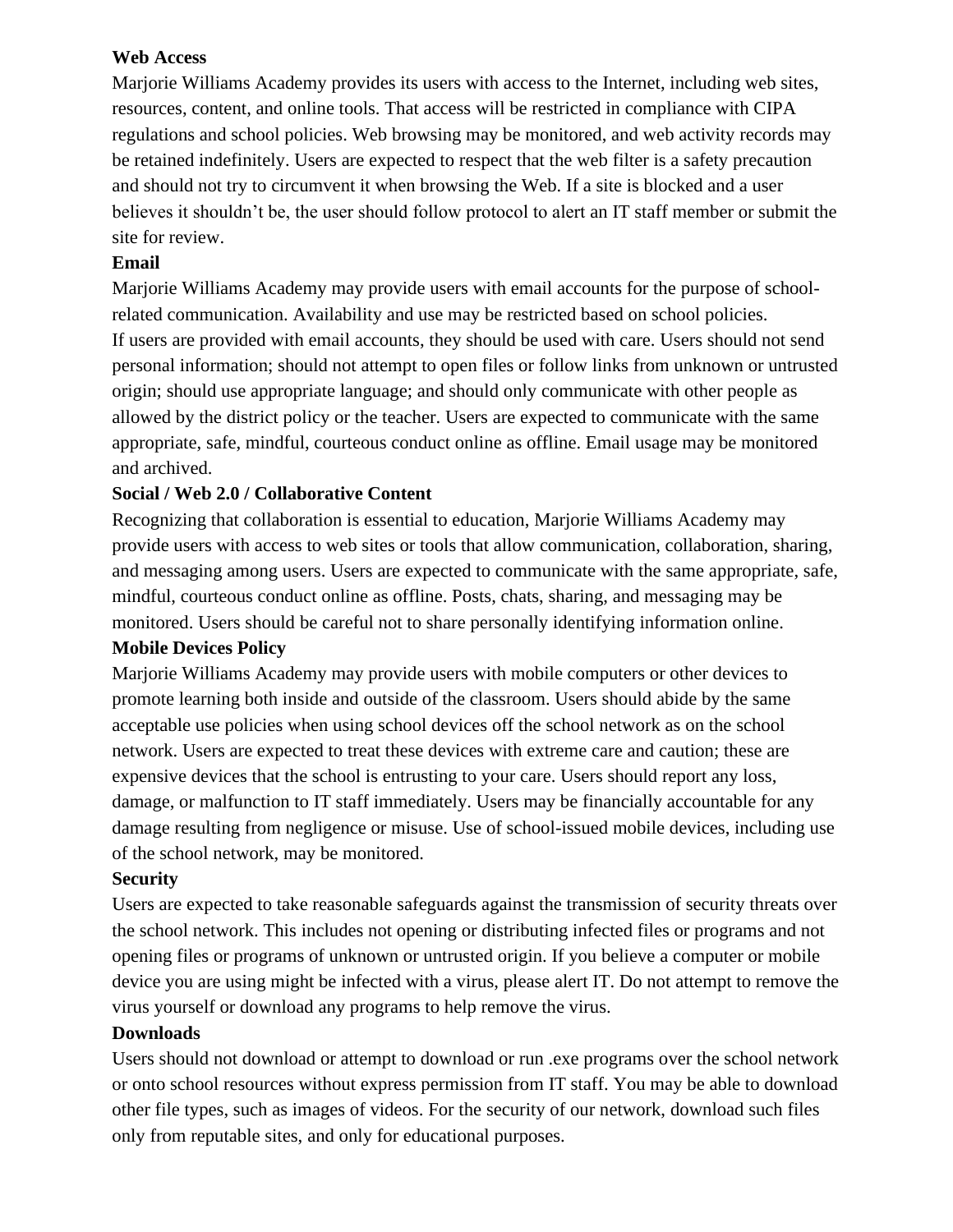#### **Netiquette**

- Users should always use the Internet, network resources, and online sites in a courteous and respectful manner.
- Users should also recognize that among the valuable content online is unverified, incorrect, or inappropriate content. Users should use trusted sources when conducting research via the Internet.
- Users should also remember not to post anything online that they wouldn't want parents, teachers, or future colleges or employers to see. Once something is online, it's out there and can sometimes be shared and spread in ways you never intended.

#### **Plagiarism**

- Users should not plagiarize (or use as their own, without citing the original creator) content, including words or images, from the Internet.
- Users should not take credit for things they didn't create themselves or misrepresent themselves as an author or creator of something found online. Research conducted via the Internet should be appropriately cited, giving credit to the original author.

## **Personal Safety**

If you see a message, comment, image, or anything else online that makes you concerned for your personal safety, bring it to the attention of an adult (teacher or staff if you're at school; parent if you're using the device at home) immediately.

- Users should never share personal information, including phone number, address, social security number, birthday, or financial information, over the Internet without adult permission.
- Users should recognize that communicating over the Internet brings anonymity and associated risks and should carefully safeguard the personal information of themselves and others.
- Users should never agree to meet someone they meet online in real life without parental permission.

## **Cyberbullying**

Cyberbullying will not be tolerated. Harassing, dissing, flaming, denigrating, impersonating, outing, tricking, excluding, and cyberstalking are all examples of cyberbullying. Don't be mean. Don't send emails or post comments with the intent of scaring, hurting, or intimidating someone else. Engaging in these behaviors, or any online activities intended to harm (physically or emotionally) another person, will result in severe disciplinary action and loss of privileges. In some cases, cyberbullying can be a crime. Remember that your activities are monitored and retained.

## **Examples of Acceptable Use**

I will:

- Use school technologies for school-related activities and research.
- Follow the same guidelines for respectful, responsible behavior online that I am expected to follow offline.
- Treat school resources carefully, and alert staff if there is any problem with their operation.
- Encourage positive, constructive discussion if allowed to use communicative or collaborative technologies.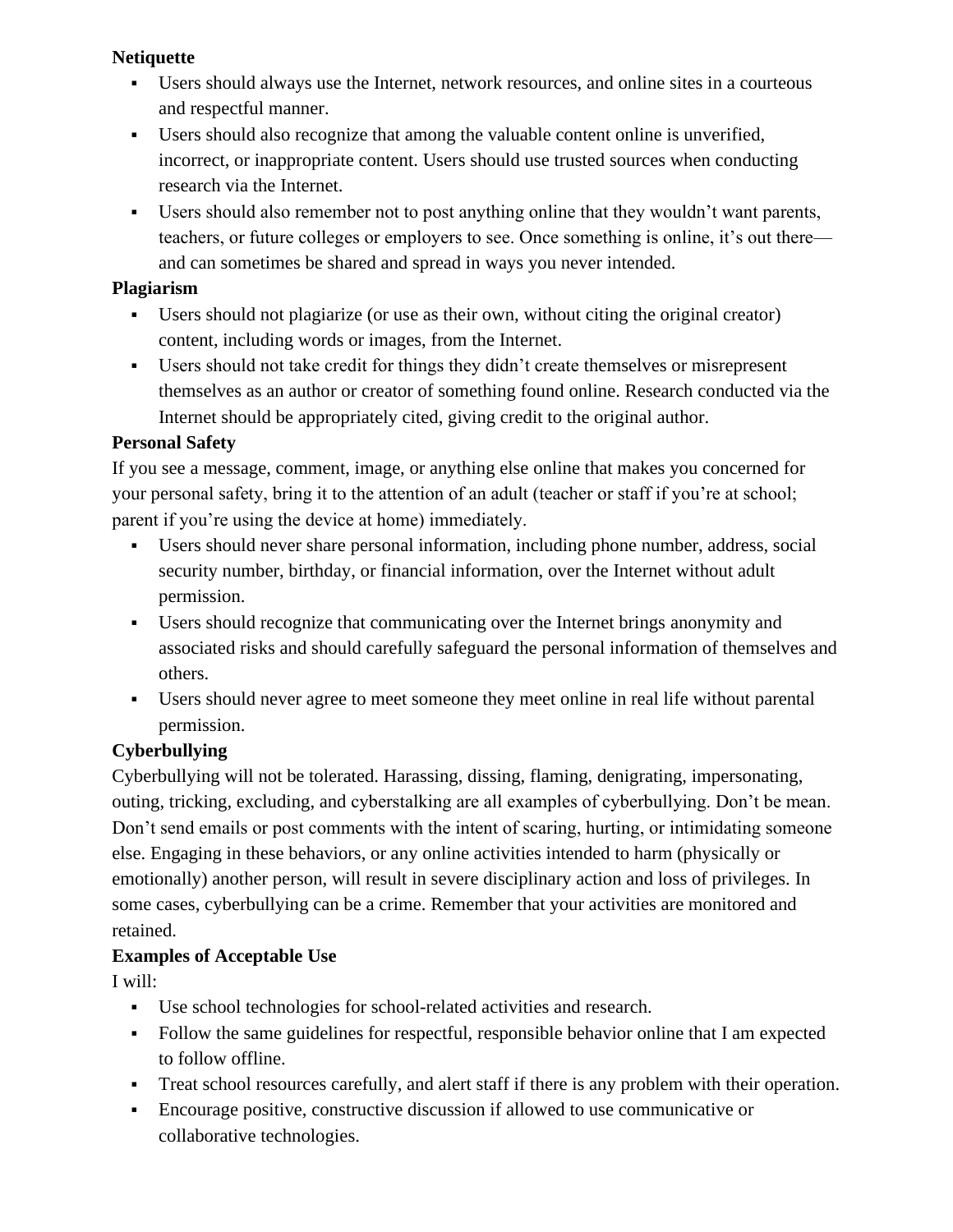- Alert a teacher or other staff member if I see threatening/bullying, inappropriate, or harmful content (images, messages, posts) online.
- Use school technologies at appropriate times, in approved places, for educational pursuits only.
- Cite sources when using online sites and resources for research; ensure there is no copyright infringement.
- Recognize that use of school technologies is a privilege and treat it as such.
- Be cautious to protect the safety of myself and others.
- Help to protect the security of school resources.

This is not intended to be an exhaustive list. Users should use their own good judgment when using school technologies.

## **Examples of Unacceptable Use**

I will not:

- Use school technologies in a way that could be personally or physically harmful to myself or others.
- Search inappropriate images or content.
- Engage in cyberbullying, harassment, or disrespectful conduct toward others–staff or students.
- Try to find ways to circumvent the school's safety measures and filtering tools.
- Use school technologies to send spam or chain mail.
- Plagiarize content I find online.
- Post personally identifying information, about myself or others.
- Agree to meet someone I meet online in real life.
- Use language online that would be unacceptable in the classroom.
- Use school technologies for illegal activities or to pursue information on such activities.
- Attempt to hack or access sites, servers, accounts, or content that isn't intended for my use.

This is not intended to be an exhaustive list. Users should use their own good judgment when using school technologies.

## **Limitation of Liability**

Marjorie Williams Academy will not be responsible for damage or harm to persons, files, data, or hardware. While Marjorie Williams Academy employs filtering and other safety and security mechanisms, and attempts to ensure their proper function, it makes no guarantees as to their effectiveness. Marjorie Williams Academy will not be responsible, financially or otherwise, for unauthorized transactions conducted over the school network.

## **Violations of this Acceptable Use Policy**

Violations of this policy may have disciplinary repercussions, including:

- Suspension of network, technology, or computer privileges in extreme cases
- Notification to parents in most cases
- **•** Detention or suspension from school and school-related activities
- Legal action and/or prosecution